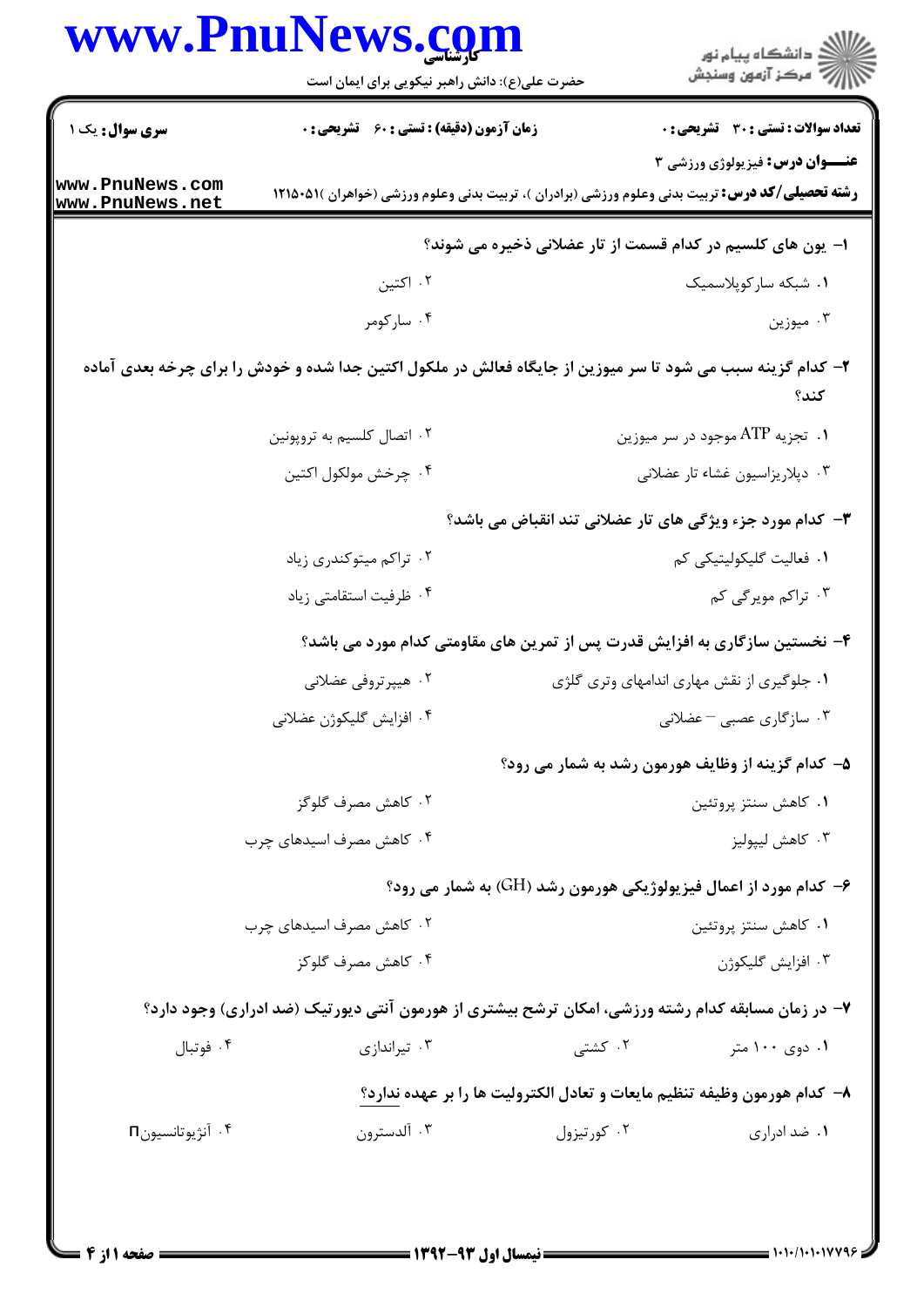## www.PnuNews.com

|                                                                    | www.PnuNews.com<br>حضرت علی(ع): دانش راهبر نیکویی برای ایمان است                                        |                      |                                                                                                                                                           |  |
|--------------------------------------------------------------------|---------------------------------------------------------------------------------------------------------|----------------------|-----------------------------------------------------------------------------------------------------------------------------------------------------------|--|
| <b>سری سوال : ۱ یک</b>                                             | <b>زمان آزمون (دقیقه) : تستی : 60 ٪ تشریحی : 0</b>                                                      |                      | <b>تعداد سوالات : تستی : 30 ٪ تشریحی : 0</b>                                                                                                              |  |
| ww.PnuNews.com<br>ww.PnuNews.net                                   |                                                                                                         |                      | <b>عنـــوان درس:</b> فیزیولوژی ورزشی ۳<br><b>رشته تحصیلی/کد درس:</b> تربیت بدنی وعلوم ورزشی (برادران )، تربیت بدنی وعلوم ورزشی (خواهران )۵۱۵۰۵۱۱ <b>۱</b> |  |
| <b>۹-</b> پس از ترشح هورمون آنتی دیورتیک (ADH ) چه اتفاقی می افتد؟ |                                                                                                         |                      |                                                                                                                                                           |  |
|                                                                    | ۰۲ حجم خون افزایش می یابد.                                                                              |                      | ۰۱ حجم خون کاهش می یابد.                                                                                                                                  |  |
|                                                                    | ۰۴ سدیم بازجذب می شود.                                                                                  |                      | ۰۳ کلسیم بدن دفع می شود                                                                                                                                   |  |
|                                                                    |                                                                                                         |                      | +ا– کدام آنزیم مربوط به سیستم ATP-PC می باشد؟                                                                                                             |  |
| ۰۴ فسفو فروكتوكيناز                                                | ۰۳ لاکتات دهیدروژناز                                                                                    | ۰۲ کراتین کیناز      | ۰۱ فسفوريلاز                                                                                                                                              |  |
|                                                                    |                                                                                                         |                      | <mark>\ا–</mark> وظيفه آنزيم فسفوريلاز چيست؟                                                                                                              |  |
|                                                                    | ۰۲ تبدیل اسید پیروویک به اسید لاکتیک                                                                    |                      | ۰۱ تبدیل گلیکوژن به گلوکز ۱ فسفات                                                                                                                         |  |
|                                                                    | ا انتقال يون هاى $\rm{H}$ به زنجيره انتقال الكترون $\cdot$                                              |                      | ۰۳ تجزیه ATP                                                                                                                                              |  |
|                                                                    |                                                                                                         |                      | ۱۲– اولین محصول در فر آیند گلیکولیز بیهوازی کدام است؟                                                                                                     |  |
| ۰۴ اسید لاکتیک                                                     | ۰۳ اسید پیرویک                                                                                          | ٢. گلوکز ۶ فسفات     | ۰۱ فروکتوز ۶ فسفات                                                                                                                                        |  |
|                                                                    | ۱۳- گلوگز در نهایت با تبدیل به چه ماده ای وارد چرخه کربس و زنجیره انتقال الکترون در مسیر هوازی می گردد؟ |                      |                                                                                                                                                           |  |
|                                                                    |                                                                                                         |                      |                                                                                                                                                           |  |
|                                                                    |                                                                                                         |                      | <b>۱۴</b> - بتا اکسیداسیون به چه معناست؟                                                                                                                  |  |
|                                                                    | ۰۲ تبدیل اسید پیرویک به استیل کوآنزیم A                                                                 |                      | $\rm A$ . تبدیل اسید های چرب آزاد به استیل کوآنزیم $\rm A$                                                                                                |  |
|                                                                    | ۰۴ تجزیه تری گلیسریدها                                                                                  |                      | ۰۳ تبدیل اسیدلاکتیک به اسید پیروویک                                                                                                                       |  |
|                                                                    |                                                                                                         |                      | ۱۵– کدام مورد از سازگاری پس از فعالیت های ورزشی استقامتی می باشد؟                                                                                         |  |
|                                                                    | ۲. افزایش چگالی موبرگی                                                                                  |                      | ۰۱ افزایش آنزیم های گلیکولیتیکی                                                                                                                           |  |
|                                                                    | ۰۴ کاهش آنزیمهای اکسایشی                                                                                |                      | ۰۳ کاهش تعداد میتوکندری                                                                                                                                   |  |
|                                                                    |                                                                                                         |                      | ۱۶– به حجم خون باقیمانده در بطن های پس از هر انبساط چه می گویند؟                                                                                          |  |
| ۰۴ کسر تزریقی                                                      | ۰۳ حجم ضربه ای                                                                                          | ۰۲ حجم پایان سیستولی | ۰۱ حجم پایان دیاستولی                                                                                                                                     |  |
|                                                                    |                                                                                                         |                      | ۱۷- کاهش ضربان قلب در زمان استراحت به کدام مورد مربوط می شود؟                                                                                             |  |
|                                                                    | ۰۲ کاهش هدایت سمپاتیکی و افزایش پاراسمپاتیکی                                                            |                      | ۰۱ افزایش هدایت سمپاتیکی و کاهش پاراسمپاتیکی                                                                                                              |  |
|                                                                    | ۰۴ افزایش هدایت سمپاتیکی                                                                                |                      | ۰۳ کاهش هدایت سمپاتیکی                                                                                                                                    |  |
|                                                                    |                                                                                                         |                      |                                                                                                                                                           |  |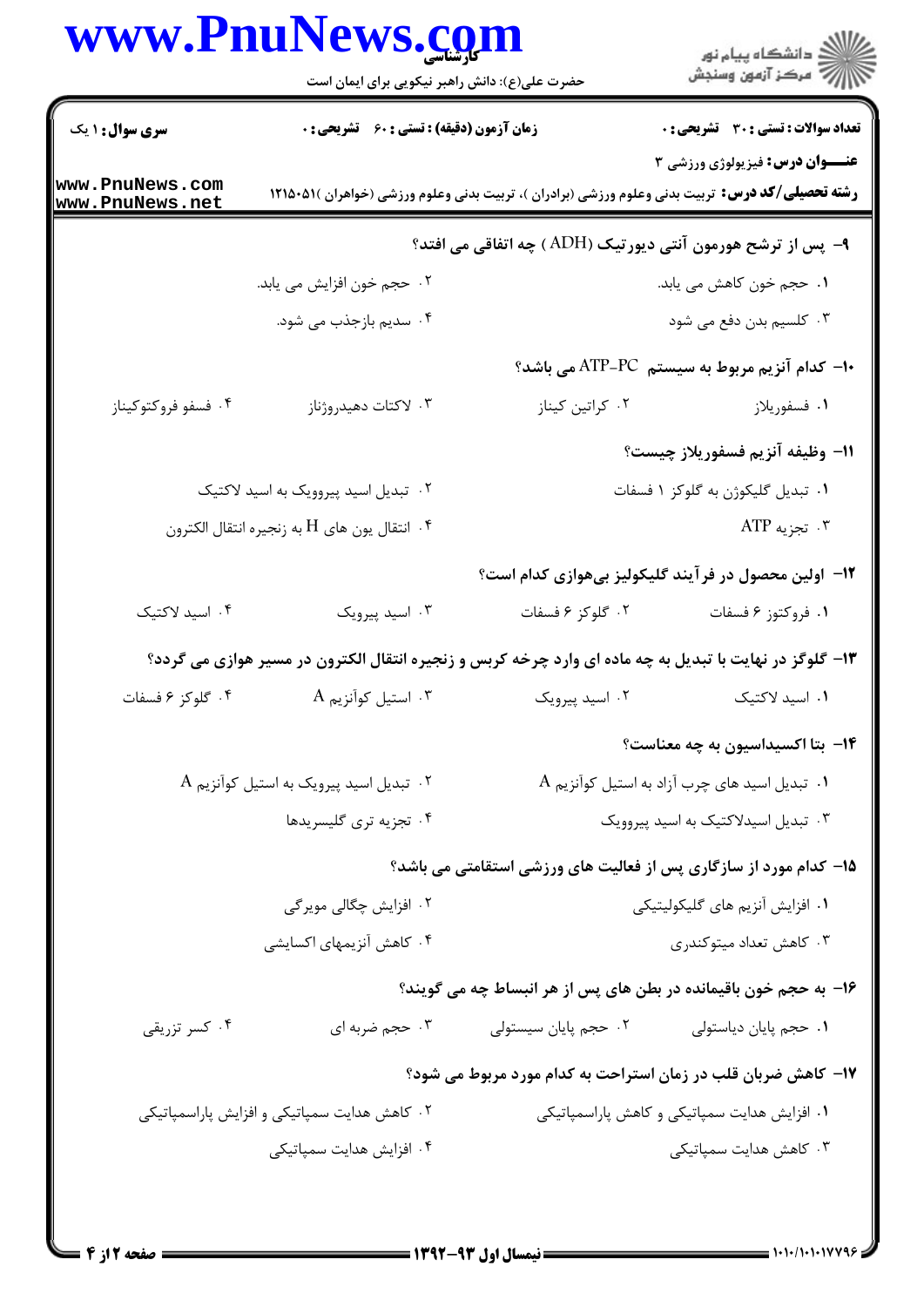## www.PnuNews.com

|                                                                                     | www.PnuNews.com<br>حضرت علی(ع): دانش راهبر نیکویی برای ایمان است                                       |                       | ڪ دانشڪاه پيام نور<br>(7 مرڪز آزمون وسنڊش                           |
|-------------------------------------------------------------------------------------|--------------------------------------------------------------------------------------------------------|-----------------------|---------------------------------------------------------------------|
| <b>سری سوال : ۱ یک</b>                                                              | <b>زمان آزمون (دقیقه) : تستی : 60 ٪ تشریحی : 0</b>                                                     |                       | <b>تعداد سوالات : تستی : 30 ٪ تشریحی : 0</b>                        |
| www.PnuNews.com<br>www.PnuNews.net                                                  | <b>رشته تحصیلی/کد درس:</b> تربیت بدنی وعلوم ورزشی (برادران )، تربیت بدنی وعلوم ورزشی (خواهران )۵۱-۱۲۱۵ |                       | عنــوان درس: فیزیولوژی ورزشی ۳                                      |
|                                                                                     |                                                                                                        |                       | ۱۸– کدام عضله در عمل دم دخالت دارد؟                                 |
| ۰۴ پشتی بزرگ                                                                        | ۰۳ دیافراگم                                                                                            | ۲. شکمی               | <b>۱</b> . بین دنده ای داخلی                                        |
|                                                                                     |                                                                                                        |                       | ۱۹- کدام مورد در رابطه با اثر بور درست است؟                         |
|                                                                                     | ۰۱ انحراف به راست منحنی اشباع اکسیژن زمانیکه که بافت ها به اکسیژن بیشتری نیاز دارند.                   |                       |                                                                     |
|                                                                                     | ۰۲ انحراف به چپ منحنی اشباع اکسیژن زمانیکه که بافت ها به اکسیژن بیشتری نیاز دارند.                     |                       |                                                                     |
| ۰۳ . PH خون افزایش یافته و میل ترکیبی اکسیژن و هموگلوبین زیاد می شود.               |                                                                                                        |                       |                                                                     |
|                                                                                     |                                                                                                        |                       | ۰۴ . PH خون کاهش یافته و میل ترکیبی اکسیژن و هموگلوبین زیاد می شود. |
|                                                                                     |                                                                                                        |                       | <b>۲۰- CO2 بیشتر به چه صورتی در خون حمل می شود؟</b>                 |
| ۰۴ یون بی کربنات                                                                    | ۰۳ میوگلوبین                                                                                           | ۰۲ ترکیب با هموگلوبین | ٠١. محلول در پلاسما                                                 |
|                                                                                     |                                                                                                        |                       | <b>۳۱</b> - کدام گزینه درست است؟                                    |
|                                                                                     |                                                                                                        |                       | ٠١ بين برونده قلبي و اكسيژن مصرفي رابطه غير مستقيم وجود دارد.       |
|                                                                                     | ۰۲ سازوکار فرانک – استارلینگ در پایان  فعالیت ورزشی و زمانیکه فشار زیاد  است، اتفاق می افتد.           |                       |                                                                     |
|                                                                                     |                                                                                                        |                       | ۰۳ با افزایش سرعت انقباض، زمان دیاستول بیشتر می شود.                |
|                                                                                     | ۰۴ در زمان انحراف قلبی، تواتر (تعداد) ضربان قلب زیاد می شود.                                           |                       |                                                                     |
|                                                                                     |                                                                                                        |                       | ٢٢- كدام بخش به عنوان يكي از توليد كننده هاي سيتوكين ها مي باشد؟    |
| ۰۴ بازوفيلها                                                                        | ۰۳ سیتوتوکسینها                                                                                        | ۰۲ آنتی بادی ها       | ۰۱ منوسیتها                                                         |
|                                                                                     | ۲۳– کدام گزینه در مورد پاسخ قلبی – عروقی در زمان فعالیت ورزشی به گرما صحیح می باشد؟                    |                       |                                                                     |
|                                                                                     | ۲. پرشدگی بیشتر قلب                                                                                    |                       | ۰۱ افزایش بازگشت سیاهرگی به قلب                                     |
|                                                                                     | ۰۴ افزایش حجم ضربه ای                                                                                  |                       | ۰۳ افزايش ضربان قلب                                                 |
|                                                                                     |                                                                                                        |                       | <b>۲۴</b> - کدام جمله درست تر می باشد؟                              |
|                                                                                     | ۰۱ در فعالیت های ورزشی زیر بیشینه تعداد تنفس افراد ورزشکار بیشتر از غیرورزشکار است.                    |                       |                                                                     |
|                                                                                     | ۲ . در فعالیت های ورزشی زیر بیشینه تهویه دقیقه ای افراد ورزشکار بیشتر از غیرورزشکار است.               |                       |                                                                     |
| ۰۳ در فعالیت های ورزشی بیشینه تهویه دقیقه ای افراد ورزشکار بیشتر از غیرورزشکار است. |                                                                                                        |                       |                                                                     |
|                                                                                     | ۰۴ تمرین های استقامتی باعث می شوند تا معادل تهویه ای هنگام فعالیت های زیر بیشینه افزایش یابد.          |                       |                                                                     |
|                                                                                     |                                                                                                        |                       |                                                                     |